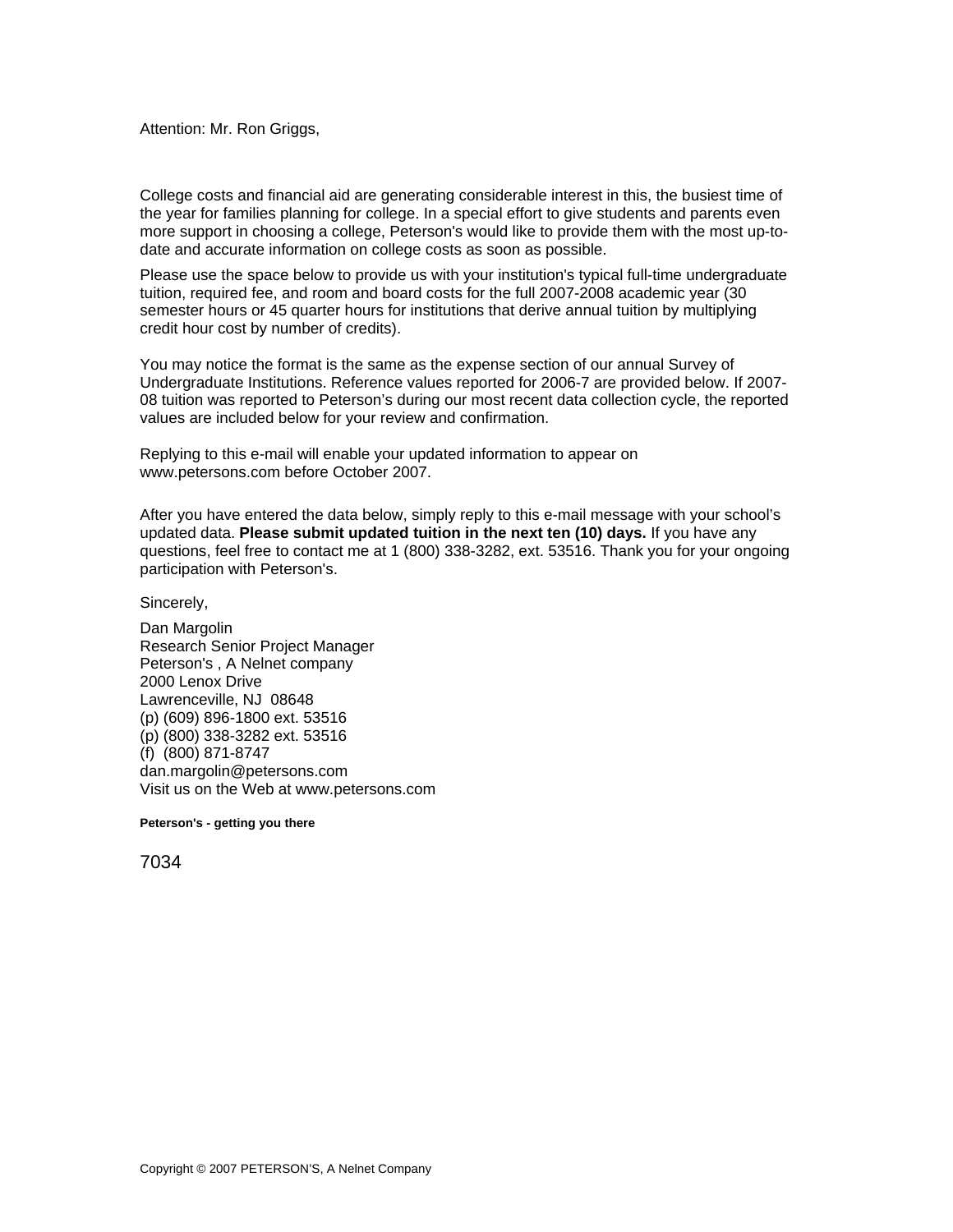# Kenyon College 7034 **EXPENSES: UNDERGRADUATE EXPENSE**

**EX1. FULL-TIME TUITION, FEES, ROOM AND BOARD** List the typical tuition, required fees, and room and board for a full-time undergraduate student for the FULL 2007-08 academic year. A full academic year refers to the period of time generally extending from September to June; usually equated to two semesters or trimesters, three quarters, or the period covered by a four-one-four plan. **Required fees** include only charges that all full-time students must pay that are *not* included in tuition (e.g., registration, health, or activity fees.) Do *not* include optional fees (e.g., parking, laboratory use). Expenses reported last year by your institution have been preprinted in the grids below. Please be sure to report the most recent full- and part-time tuition and fees and housing data.

Please feel free to attach a complete tuition and fee schedule in lieu of updating this question.

- **a.** If 2007-08 official expense figures are not yet available, on what date will they be available?
- **b.** Specify the typical number of units (i.e., credits, courses) taken by a full-time undergraduate student in a FULL academic year:
- **c.** If undergraduate charges are not reported in U.S. dollars, specify the applicable currency:

|                                                 | 2007-08                   | 2006-07                   |
|-------------------------------------------------|---------------------------|---------------------------|
|                                                 | <b>Full Academic Year</b> | <b>Full Academic Year</b> |
| PRIVATE INSTITUTIONS:                           | 37,030                    | 34,990                    |
| PUBLIC INSTITUTIONS<br>In-district:             |                           |                           |
| In-state (out-of-district):                     |                           |                           |
| Out-of-state:                                   |                           |                           |
| INTERNATIONAL STUDENTS:<br>(nonresident aliens) |                           |                           |

### **d. TYPICAL UNDERGRADUATE FULL-TIME TUITION [CDS G1]**

#### **e. TYPICAL UNDERGRADUATE FULL-TIME REQUIRED FEES [CDS G1]**

|                                        | 2007-08 | 2006-07 |
|----------------------------------------|---------|---------|
| <b>FULL-TIME:</b> (full academic year) | 11 O    | .060    |

#### **f. UNDERGRADUATE HOUSING [CDS G1]**

|                 | 2007-08 | 2006-07 |
|-----------------|---------|---------|
| ROOM AND BOARD: | 6,250   | 5,900   |
| ROOM ONLY:      | 2,940   | 2,780   |

**g.** In addition to tuition, fees, and estimated expenses listed above, if your institution charges an additional, one-time required fee, specify the amount: **2007-8** \_\_ **2006-7:** \_\_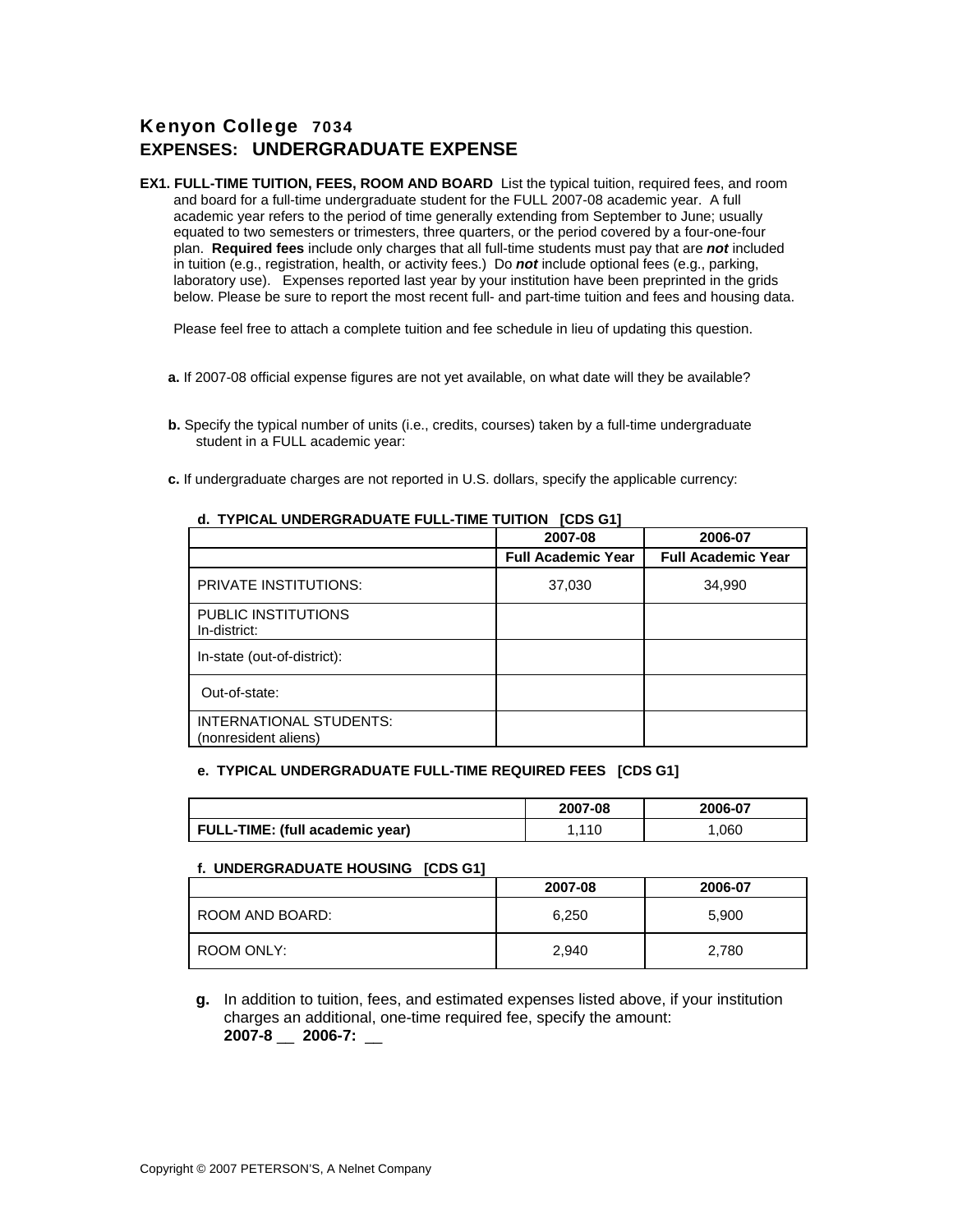| h.<br><b>ESTIMATED</b><br><b>EXPENSES[C</b><br><b>DS G61</b> |                  |                            |                                |
|--------------------------------------------------------------|------------------|----------------------------|--------------------------------|
| 2007-08                                                      | <b>Residents</b> | Commuters (living at home) | Commuters (not living at home) |
| Books and<br>supplies                                        | 1,300            |                            |                                |
| Room only                                                    |                  |                            |                                |
| Board only                                                   |                  |                            |                                |
| Transportation                                               | 1,000            |                            |                                |
| Other                                                        |                  |                            |                                |

**i.** If your institution charges a comprehensive fee (covering tuition, fees, room and board) please specify the fee: [CDS G1]: **2007-08: \_\_ \_\_ 2006-07: \_\_** 

**EX2. PART-TIME TUITION AND FEES** List the typical per-unit charge paid by part-time students. 7034

### **a. UNDERGRADUATE PART-TIME TUITION [CDS G5]**

|                                     | 2007-08                                                                                                         | 2006-07  |
|-------------------------------------|-----------------------------------------------------------------------------------------------------------------|----------|
| PRIVATE INSTITUTIONS:               | per the period of the set of the set of the set of the set of the set of the set of the set of the set of the s | per      |
| PUBLIC INSTITUTIONS<br>In-district: | $\rule{1em}{0.15mm}$ per $\rule{1.5mm}{0.15mm}$                                                                 | per ____ |
| In-state (out-of-district):         | per <u>the</u>                                                                                                  | per      |
| Out-of-state:                       | per                                                                                                             | per      |

## **f. TYPICAL REQUIRED FEES FOR PART-TIME STUDENTS**

| Per-credit fees: | ner | nar |
|------------------|-----|-----|
| Per-term fees:   | ner | ner |

**EX3.** Check the appropriate boxes below to indicate reasons for variance in full-time tuition, part-time tuition, and room and board:

## **a. TUITION AND FEES VARY ACCORDING TO: FULL-TIME PART-TIME**

| Academic program                          |   |  |
|-------------------------------------------|---|--|
| Campus/location                           |   |  |
| Class time (day, evening, etc.)           | ( |  |
| Course/credit load                        |   |  |
| Course level (100, 200, etc.)             | ( |  |
| Degree level (associate's, bachelor's)    |   |  |
| Reciprocity agreements                    |   |  |
| Student level (freshman, sophomore, etc.) |   |  |